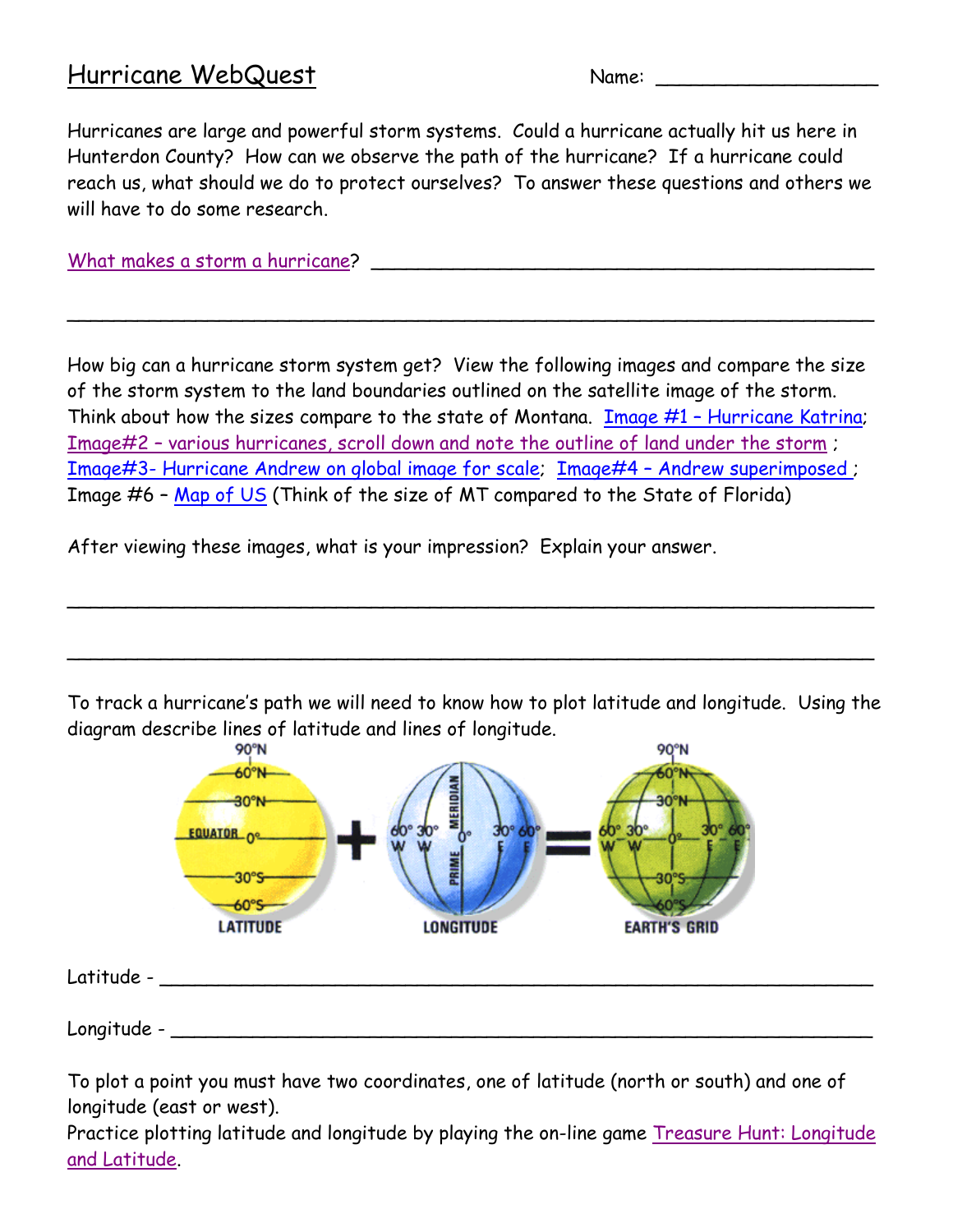When you look at the [tracking maps of past hurricanes,](http://weather.unisys.com/hurricane/atlantic/2013/index.html) did the majority of the storms start? Were they in random places around the Atlantic Ocean or did they start in a smaller area? If so, geographically describe that area?

 $\sim$  . The contract of the contract of the contract of the contract of the contract of the contract of the contract of

 $\sim$  0.000  $\sim$  0.000  $\sim$  0.000  $\sim$  0.000  $\sim$  0.000  $\sim$  0.000  $\sim$  0.000  $\sim$  0.000  $\sim$  0.000  $\sim$  0.000  $\sim$  0.000  $\sim$ 

[When is hurricane season?](http://www.nhc.noaa.gov/aboutgloss.shtml) (click on the 'H') \_\_\_\_\_\_\_\_\_\_\_\_\_\_\_\_\_\_\_\_\_\_\_\_\_\_\_\_\_\_\_\_\_\_\_\_\_

[How do meteorologists know one storm from another](http://www.nhc.noaa.gov/aboutnames_history.shtml) especially if two are occurring at once?

 $\sim$  . The contract of the contract of the contract of the contract of the contract of the contract of the contract of

[Is there a pattern to their system?](http://www.tropical-hurricane.com/hurricane-names.htm)

If the current storm starts with an 'H' what are the next five storms for this year?

 $\sim$  0.000  $\sim$  0.000  $\sim$  0.000  $\sim$  0.000  $\sim$  0.000  $\sim$  0.000  $\sim$  0.000  $\sim$  0.000  $\sim$  0.000  $\sim$  0.000  $\sim$  0.000  $\sim$ 

 $\sim$  0.000  $\sim$  0.000  $\sim$  0.000  $\sim$  0.000  $\sim$  0.000  $\sim$  0.000  $\sim$  0.000  $\sim$  0.000  $\sim$  0.000  $\sim$  0.000  $\sim$  0.000  $\sim$ 

 $\sim$  0.000  $\sim$  0.000  $\sim$  0.000  $\sim$  0.000  $\sim$  0.000  $\sim$  0.000  $\sim$  0.000  $\sim$  0.000  $\sim$  0.000  $\sim$  0.000  $\sim$  0.000  $\sim$ 

 $\sim$  0.000  $\sim$  0.000  $\sim$  0.000  $\sim$  0.000  $\sim$  0.000  $\sim$  0.000  $\sim$  0.000  $\sim$  0.000  $\sim$  0.000  $\sim$  0.000  $\sim$  0.000  $\sim$ 

When doe [s a storm get a name?](http://environment.nationalgeographic.com/environment/natural-disasters/hurricane-profile/)

*Hint: read the third paragraph*

[When does a storm become a hurricane?](http://environment.nationalgeographic.com/environment/natural-disasters/hurricane-profile/) \_\_\_\_\_\_\_\_\_\_\_\_\_\_\_\_\_\_\_\_\_\_\_\_\_\_\_\_\_\_\_\_\_\_\_\_\_\_\_

\_\_\_\_\_\_\_\_\_\_\_\_\_\_\_\_\_\_\_\_\_\_\_\_\_\_\_\_\_\_\_\_\_\_\_\_\_\_\_\_\_\_\_\_\_

[What is a hurricane watch?](http://www.miamisci.org/hurricane/warnings.html) \_\_\_\_\_\_\_\_\_\_\_\_\_\_\_\_\_\_\_\_\_\_\_\_\_\_\_\_\_\_\_\_\_\_\_\_\_\_\_\_\_\_\_\_\_\_\_\_

[What is a hurricane warning?](http://www.miamisci.org/hurricane/warnings.html) \_\_\_\_\_\_\_\_\_\_\_\_\_\_\_\_\_\_\_\_\_\_\_\_\_\_\_\_\_\_\_\_\_\_\_\_\_\_\_\_\_\_\_\_\_\_\_

Which one is more serious and why? \_\_\_\_\_\_\_\_\_\_\_\_\_\_\_\_\_\_\_\_\_\_\_\_\_\_\_\_\_\_\_\_\_\_\_\_\_\_\_\_\_\_

In the space below, draw and color the flags used to symbolize '[Hurricane Warning](http://www.bing.com/images/search?q=Hurricane+Watch+and+Warning+Flags&Form=IQFRDR#view=detail&id=8B8D9D92CEB9821CD11E141AF070F49C3C5D945B&selectedIndex=0)'.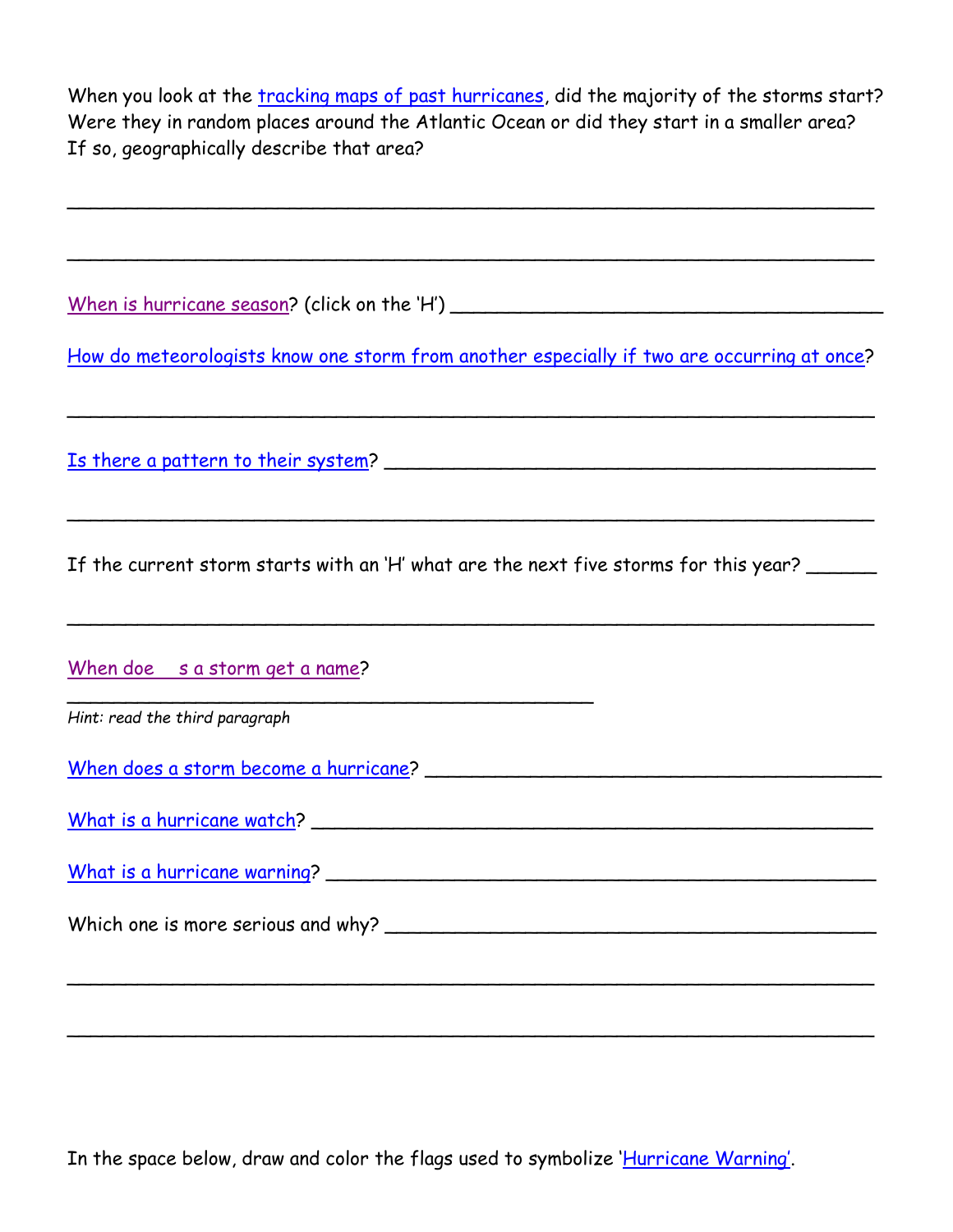If a hurricane was likely to strike what should people do to prepare themselves?

continue Are all hurricanes alike or do they vary in size and intensity? How do meteorologists compare different storms? Complete the Saffir-Simpson Scale in the table below.